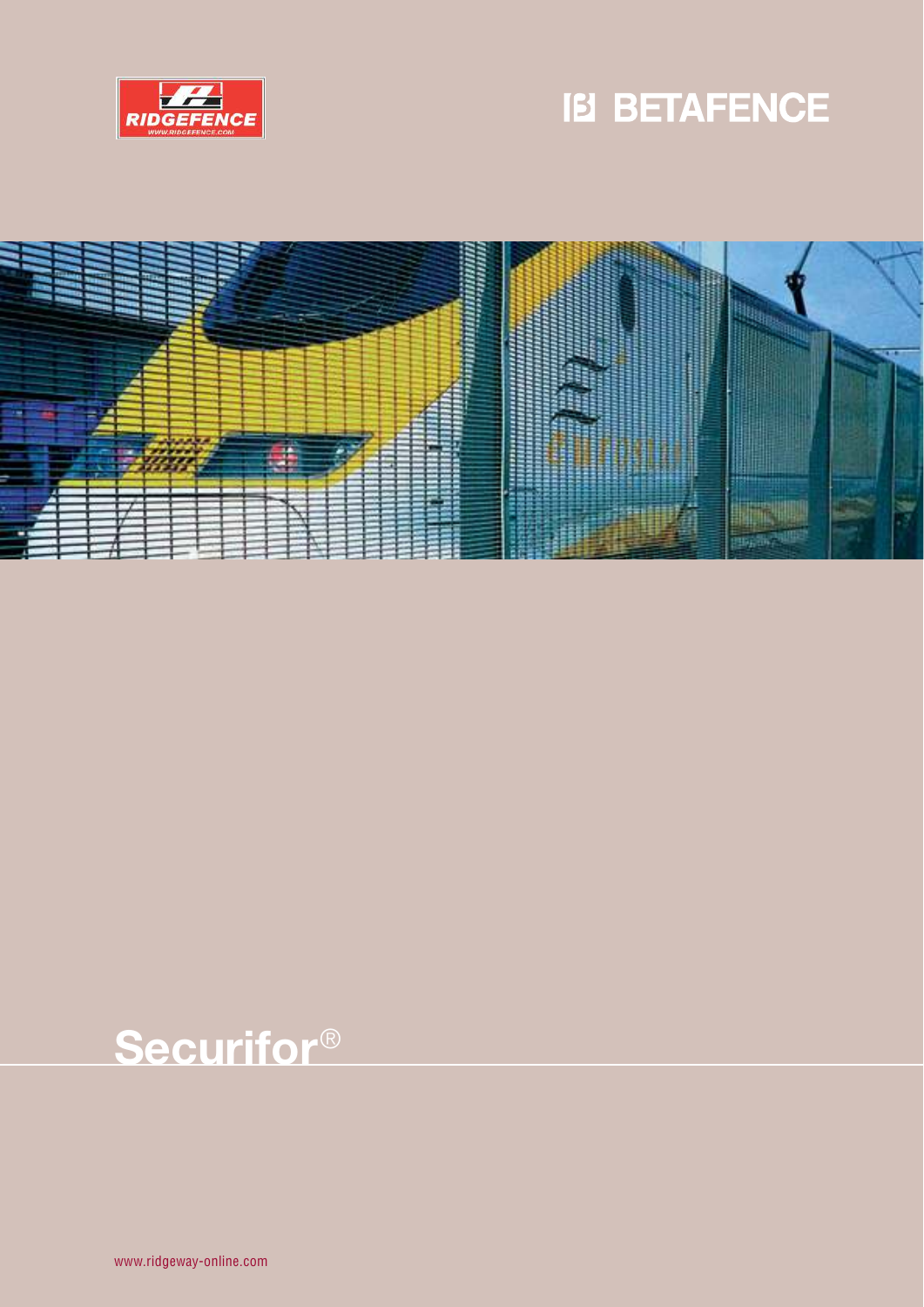

### Betafence Quality

Betafence strives relentlessly for optimum quality, without losing sight of users' own particular requirements. Quality is of prime importance: it begins at the draft design phase for fences and remains the common theme of the entire production process. The ISO 9001 certification is a guarantee of this approach.

### Betafence Technology

Betafence is the European market leader, setting technical trends in the development and application of anticorrosion technology.

### Betafence Safety

Betafence ensures that all products are developed and manufactured in accordance with the latest European safety standards. The company guarantees the safety of its products for the user at all times.

### **Securifor** security fence

Within Betafence's wide range, the Securifor products are intended for clients who place particular importance on high security. The small mesh apertures and heavy wire diameters make the fence practically unclimbable and especially difficult to penetrate, yet still surprisingly transparent. Whether you need to keep people inside or outside the fence – you can always count on your Securifor system.

That is why Securifor is the fence of choice for utilities (water, gas, electricity), military areas, pharmaceutical and petrochemical companies, ports, railways and airports, warehousing and distribution centres, as well as schools, youth institutions, psychiatric centres, courthouses and prisons.

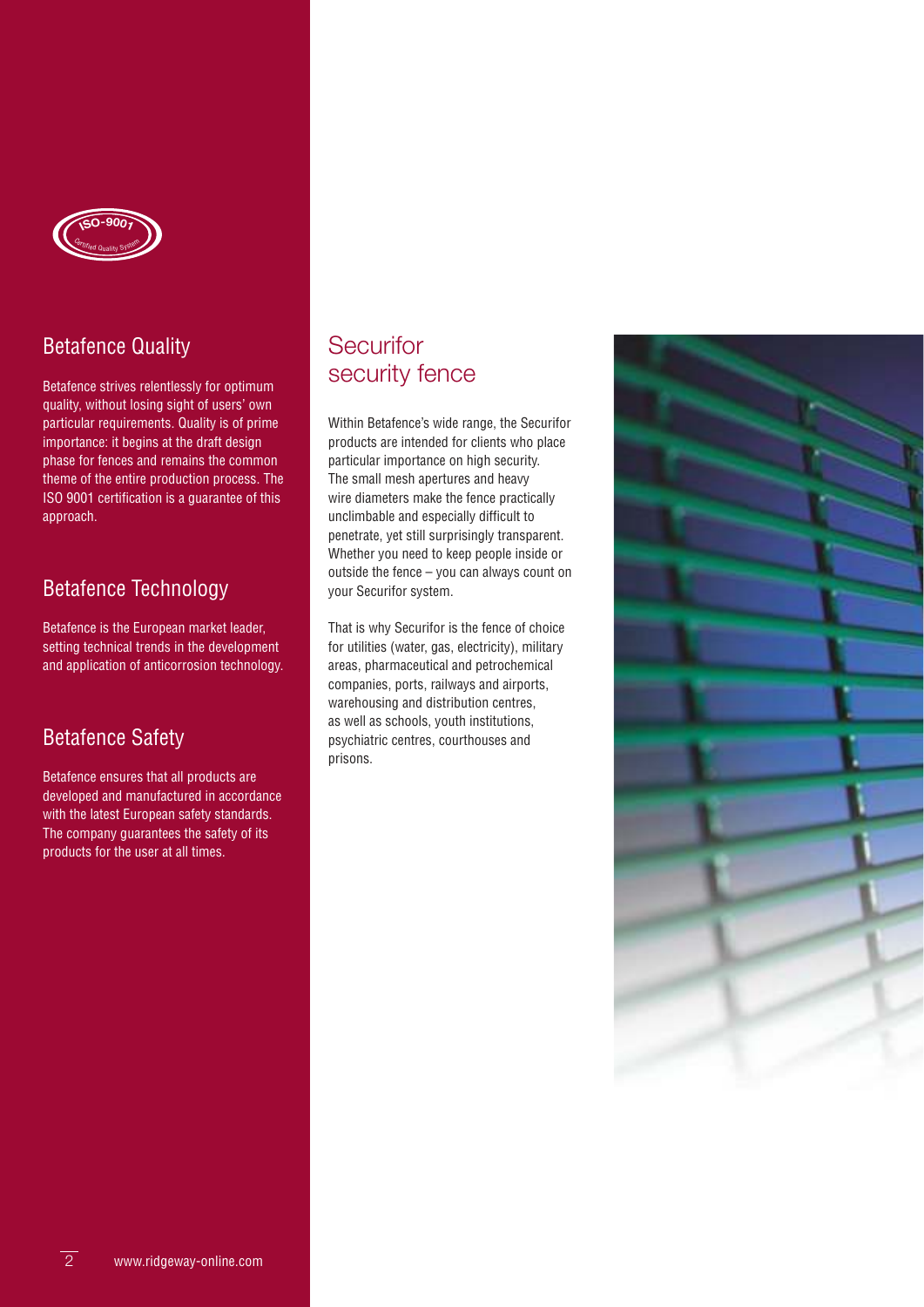## **Securifor**® When complete security is essential



| 1 Security fences                                                                                      |                    |  |
|--------------------------------------------------------------------------------------------------------|--------------------|--|
| The 4 functions of a security fence<br>The Securifor range:<br>a product for each specific application | 4<br>5             |  |
|                                                                                                        |                    |  |
| 2 The Securifor security panels                                                                        |                    |  |
| Securifor<br>Securifor 2D<br>Securifor 2D Varimesh<br>Securifor 3D                                     | 6<br>8<br>10<br>12 |  |
| 3 The Securifor posts                                                                                  |                    |  |
| Rectangular Securifor posts<br>Bekasecure posts                                                        | 14<br>15           |  |
| 4 Access control                                                                                       |                    |  |
| Securifor gates and access control                                                                     | 16                 |  |
| 5 Installation of Securifor                                                                            |                    |  |
| Installation with Bekasecure posts                                                                     | 17                 |  |
| 6 The Betafence project approach                                                                       |                    |  |
| A total solution for every project                                                                     | 18                 |  |

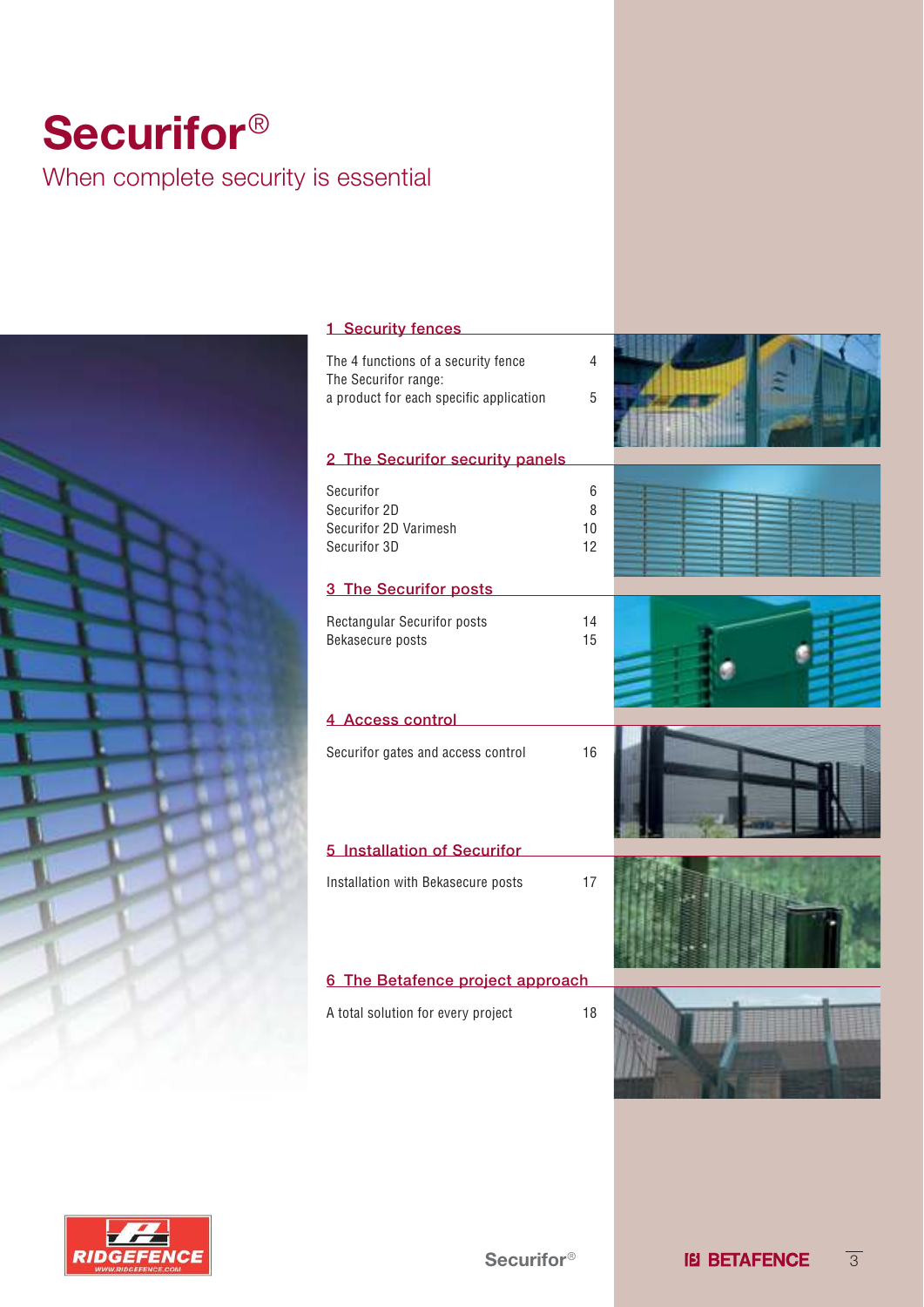

### 1 | Security fences The 4 functions of a security fence

#### **Demarcation**

The fence defines a border and makes it clear to visitors that the line of demarcation is not accessible to the public.

#### **Dissuasion**

The fence prevents people from casually or accidentally entering the area; it is a patently obvious barrier. It also makes a robust impression that will dissuade more wilful intruders.

#### **Delay**

A security fence delays potential intruders or prisonbreakers for longer than traditional fence. Tests from specialised police departments have demonstrated that the delay factor for high security fence is over forty times that of other fencing systems.

For example, please compare the following penetration times:

- chainlink 15 seconds
- welded mesh 3 minutes
- Securifor 11 minutes
- Securifor 2D 18 minutes

#### **Detection**

A good security fence works in harmony with surveillance systems. Thanks to a sophisticated combination of vertical and horizontal wires, the Securifor fence retains very good transparency with its fine mesh. This is of vital importance if the fence is being used in conjunction with video surveillance and nighttime illumination.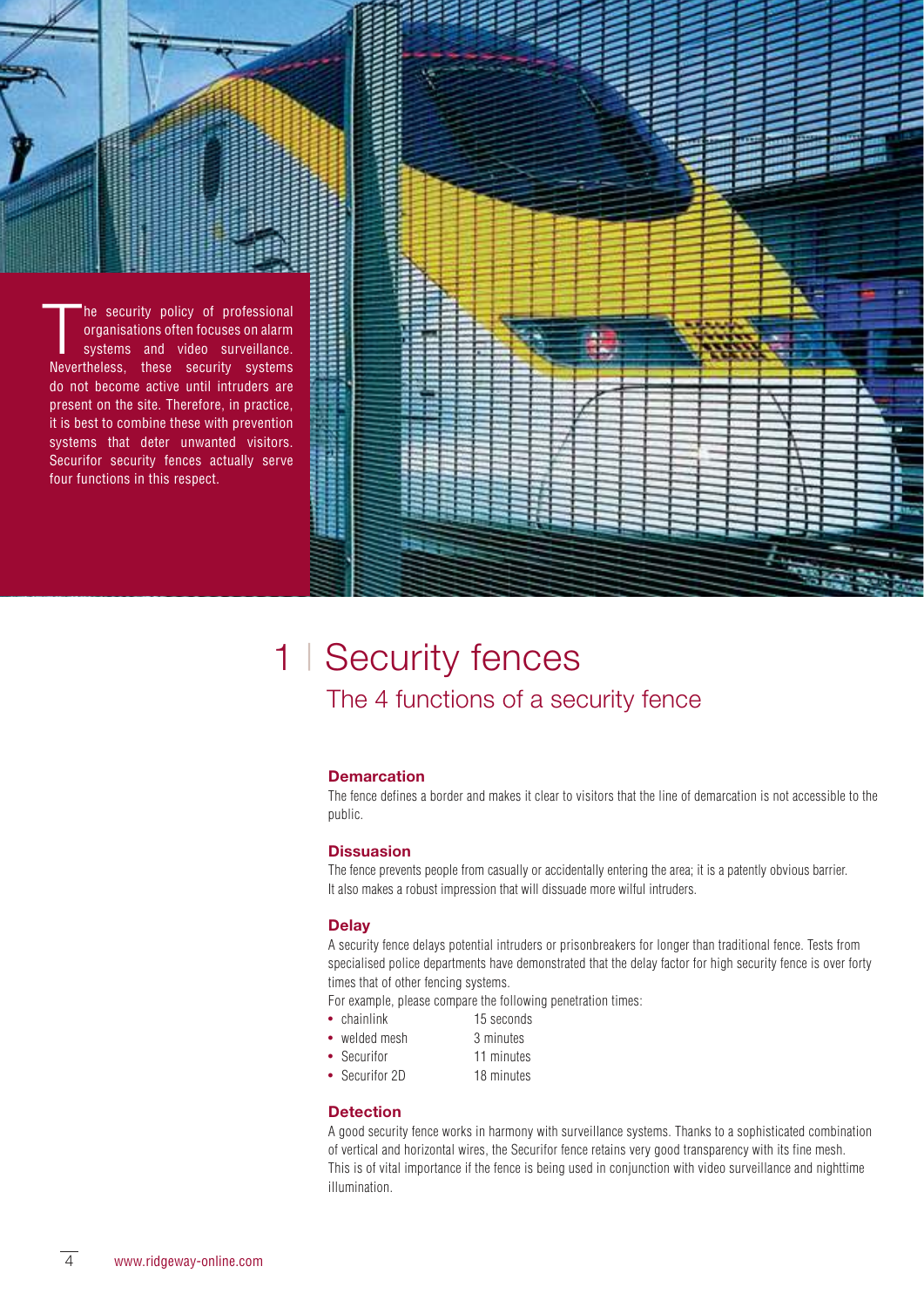### The Securifor range: a product for each specific application

| <b>General characteristics</b>                            |                                                                                                                                | <b>Specific characteristics:</b>                                                                          |                                                                                                                                                         |
|-----------------------------------------------------------|--------------------------------------------------------------------------------------------------------------------------------|-----------------------------------------------------------------------------------------------------------|---------------------------------------------------------------------------------------------------------------------------------------------------------|
| of the Securifor range:                                   |                                                                                                                                |                                                                                                           |                                                                                                                                                         |
| <b>Securifor</b>                                          | <b>Securifor 2D</b>                                                                                                            | <b>Securifor 2D Varimesh</b>                                                                              | <b>Securifor 3D</b>                                                                                                                                     |
| High security via small mesh<br>and heavy wire diameters. | Extra high security via heavier vertical<br>wires and supplemental horizontal wires<br>every 15 cm.                            | Comparable to Securifor 2D, but progressive<br>and with greater distance between the<br>horizontal wires. |                                                                                                                                                         |
| High delay factor                                         | Delay factor is greatly increased thanks to<br>the diameter of vertical and supplemental<br>horizontal wires: vandal-resistant | Very high delay factor for the lower part.                                                                |                                                                                                                                                         |
| Long life thanks to its<br>very high quality coating.     |                                                                                                                                |                                                                                                           |                                                                                                                                                         |
| <b>Maximum transparency</b>                               |                                                                                                                                |                                                                                                           |                                                                                                                                                         |
| Discreet and aesthetic                                    | More rigid thanks to the<br>double horizontal wires                                                                            | More rigid thanks to the<br>double horizontal wires                                                       | Security is combined with an aesthetic<br>dimension via the three-dimensional beams.                                                                    |
| All applications for which<br>security is essential.      | Especially for sectors with maximum<br>demands on security (hazardous industries,<br>prisons, data warehouses,)                | Storage facilities, distribution centres,<br>bridge security, schools,<br>sport facilities,               | Applicable wherever discreet security<br>and aesthetic design are required (schools,<br>youth institutions, psychiatric centres,<br>recreational areas) |





Securifor<sup>®</sup>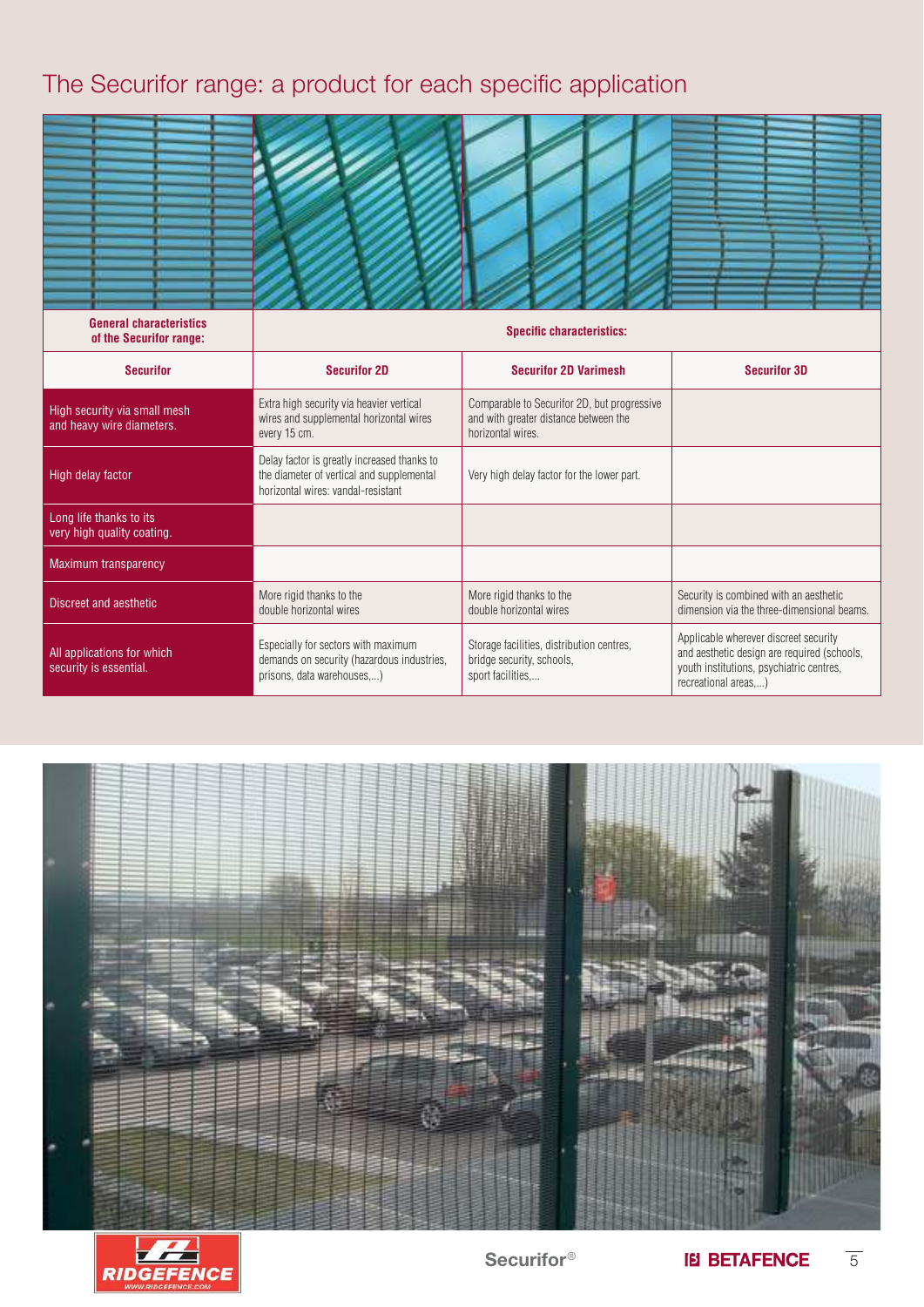## 2 | The Securifor security panels: Securifor<sup>®</sup>

Securifor panels are the basis of<br>
an all-round fencing system in<br>
all situations where security is<br>
an issue Their combination of security an all-round fencing system in all situations where security is an issue. Their combination of security, transparency and flexibility make them ideally suited for a wide array of applications.

| and the contract of the contract of the contract of the contract of the contract of the contract of the contract of the contract of the contract of the contract of the contract of the contract of the contract of the contra                                           |                                                                                                                                                                                                                                      |                                                                                                                                                                                                                                      |
|--------------------------------------------------------------------------------------------------------------------------------------------------------------------------------------------------------------------------------------------------------------------------|--------------------------------------------------------------------------------------------------------------------------------------------------------------------------------------------------------------------------------------|--------------------------------------------------------------------------------------------------------------------------------------------------------------------------------------------------------------------------------------|
|                                                                                                                                                                                                                                                                          |                                                                                                                                                                                                                                      |                                                                                                                                                                                                                                      |
|                                                                                                                                                                                                                                                                          |                                                                                                                                                                                                                                      |                                                                                                                                                                                                                                      |
| <b>Alley</b>                                                                                                                                                                                                                                                             |                                                                                                                                                                                                                                      |                                                                                                                                                                                                                                      |
|                                                                                                                                                                                                                                                                          | <b>State College</b>                                                                                                                                                                                                                 |                                                                                                                                                                                                                                      |
|                                                                                                                                                                                                                                                                          |                                                                                                                                                                                                                                      |                                                                                                                                                                                                                                      |
| a sa mga sangay na mga sangayon ng mga sangayon ng mga sangayon ng mga sangayon ng mga sangayon ng mga sangayon                                                                                                                                                          |                                                                                                                                                                                                                                      |                                                                                                                                                                                                                                      |
|                                                                                                                                                                                                                                                                          |                                                                                                                                                                                                                                      |                                                                                                                                                                                                                                      |
|                                                                                                                                                                                                                                                                          |                                                                                                                                                                                                                                      |                                                                                                                                                                                                                                      |
|                                                                                                                                                                                                                                                                          |                                                                                                                                                                                                                                      |                                                                                                                                                                                                                                      |
| ⋿                                                                                                                                                                                                                                                                        |                                                                                                                                                                                                                                      |                                                                                                                                                                                                                                      |
|                                                                                                                                                                                                                                                                          |                                                                                                                                                                                                                                      |                                                                                                                                                                                                                                      |
|                                                                                                                                                                                                                                                                          |                                                                                                                                                                                                                                      |                                                                                                                                                                                                                                      |
| and the company of the company of the company of the company of the company of the company of the company of the company of the company of the company of the company of the company of the company of the company of the comp                                           |                                                                                                                                                                                                                                      |                                                                                                                                                                                                                                      |
| <u>and the company's company's company's company's company's company's company's company's company's company's company's company's company's company's company's company's company's company's company's company's company's com</u>                                     |                                                                                                                                                                                                                                      |                                                                                                                                                                                                                                      |
|                                                                                                                                                                                                                                                                          |                                                                                                                                                                                                                                      |                                                                                                                                                                                                                                      |
|                                                                                                                                                                                                                                                                          |                                                                                                                                                                                                                                      |                                                                                                                                                                                                                                      |
| <u> De Carlos de Carlos de Carlos de Carlos de Carlos de Carlos de Carlos de Carlos de Carlos de Carlos de Carlos de Ca</u>                                                                                                                                              |                                                                                                                                                                                                                                      | <b>Contract Contract</b>                                                                                                                                                                                                             |
|                                                                                                                                                                                                                                                                          |                                                                                                                                                                                                                                      |                                                                                                                                                                                                                                      |
|                                                                                                                                                                                                                                                                          | <u> The Company of the Company of the Company of the Company of the Company of the Company of the Company of the Company of the Company of the Company of the Company of the Company of the Company of the Company of the Compan</u> | --                                                                                                                                                                                                                                   |
|                                                                                                                                                                                                                                                                          |                                                                                                                                                                                                                                      |                                                                                                                                                                                                                                      |
| <u>the company's company's property of the company's property of the company's property of the company's property of the company's property of the company's property of the company's property of the company's property of the</u>                                     |                                                                                                                                                                                                                                      |                                                                                                                                                                                                                                      |
|                                                                                                                                                                                                                                                                          | <u> general e de la pa</u>                                                                                                                                                                                                           |                                                                                                                                                                                                                                      |
|                                                                                                                                                                                                                                                                          |                                                                                                                                                                                                                                      |                                                                                                                                                                                                                                      |
|                                                                                                                                                                                                                                                                          |                                                                                                                                                                                                                                      |                                                                                                                                                                                                                                      |
| and the contract of the contract of the contract of the contract of the contract of the contract of the contract of the contract of the contract of the contract of the contract of the contract of the contract of the contra                                           |                                                                                                                                                                                                                                      |                                                                                                                                                                                                                                      |
|                                                                                                                                                                                                                                                                          | <u>and the company of the company of the company of the company of the company of the company of the company of the company of the company of the company of the company of the company of the company of the company of the com</u> |                                                                                                                                                                                                                                      |
|                                                                                                                                                                                                                                                                          |                                                                                                                                                                                                                                      |                                                                                                                                                                                                                                      |
| the complete state of the complete state of the complete state of the complete state of the complete state of                                                                                                                                                            | <b>Service Controller</b>                                                                                                                                                                                                            |                                                                                                                                                                                                                                      |
|                                                                                                                                                                                                                                                                          |                                                                                                                                                                                                                                      |                                                                                                                                                                                                                                      |
|                                                                                                                                                                                                                                                                          | ______                                                                                                                                                                                                                               |                                                                                                                                                                                                                                      |
| ٠<br><u> Tanzania (h. 1878).</u><br><u>and the company's second the company's second that the company's second that the company's second that the company's second the company's second the company's second the company's second the company's second the company's</u> |                                                                                                                                                                                                                                      |                                                                                                                                                                                                                                      |
|                                                                                                                                                                                                                                                                          | __                                                                                                                                                                                                                                   |                                                                                                                                                                                                                                      |
|                                                                                                                                                                                                                                                                          |                                                                                                                                                                                                                                      |                                                                                                                                                                                                                                      |
|                                                                                                                                                                                                                                                                          |                                                                                                                                                                                                                                      | <u> Tantan Barat da Barat da Barat da Barat da Barat da Barat da Barat da Barat da Barat da Barat da Barat da Barat da Barat da Barat da Barat da Barat da Barat da Barat da Barat da Barat da Barat da Barat da Barat da Barat </u> |
| <u>in massa si provincia del conte</u>                                                                                                                                                                                                                                   |                                                                                                                                                                                                                                      |                                                                                                                                                                                                                                      |
|                                                                                                                                                                                                                                                                          | <b>Contract Contract</b>                                                                                                                                                                                                             |                                                                                                                                                                                                                                      |
|                                                                                                                                                                                                                                                                          |                                                                                                                                                                                                                                      |                                                                                                                                                                                                                                      |
| <u> a series a</u><br><u> The Common Service Common Service Common Service Common Service Common Service Common Service Common Service Common Service Common Service Common Service Common Service Common Service Common Service Common Service Common</u>               |                                                                                                                                                                                                                                      |                                                                                                                                                                                                                                      |
|                                                                                                                                                                                                                                                                          | ______                                                                                                                                                                                                                               |                                                                                                                                                                                                                                      |
|                                                                                                                                                                                                                                                                          |                                                                                                                                                                                                                                      | the company of the company of the company of the company of the company of the company of the company of the company of the company of the company of the company of the company of the company of the company of the company        |
|                                                                                                                                                                                                                                                                          |                                                                                                                                                                                                                                      |                                                                                                                                                                                                                                      |
| <u> De compagnitor de la compa</u>                                                                                                                                                                                                                                       |                                                                                                                                                                                                                                      |                                                                                                                                                                                                                                      |
|                                                                                                                                                                                                                                                                          |                                                                                                                                                                                                                                      |                                                                                                                                                                                                                                      |
|                                                                                                                                                                                                                                                                          |                                                                                                                                                                                                                                      | <u> De Santon de la Carlo de la Carlo de la Carlo de la Carlo de la Carlo de la Carlo de la Carlo de la Carlo de L</u>                                                                                                               |
| _____                                                                                                                                                                                                                                                                    |                                                                                                                                                                                                                                      |                                                                                                                                                                                                                                      |
| <u>en de la companya de la companya de la companya de la companya de la companya de la companya de la companya de la compa</u>                                                                                                                                           |                                                                                                                                                                                                                                      |                                                                                                                                                                                                                                      |
|                                                                                                                                                                                                                                                                          |                                                                                                                                                                                                                                      |                                                                                                                                                                                                                                      |
|                                                                                                                                                                                                                                                                          |                                                                                                                                                                                                                                      |                                                                                                                                                                                                                                      |
|                                                                                                                                                                                                                                                                          |                                                                                                                                                                                                                                      |                                                                                                                                                                                                                                      |
|                                                                                                                                                                                                                                                                          |                                                                                                                                                                                                                                      |                                                                                                                                                                                                                                      |
|                                                                                                                                                                                                                                                                          |                                                                                                                                                                                                                                      |                                                                                                                                                                                                                                      |

#### **Technical description of Securifor panels**

Mesh dimensions: 12.7 x 76.2 mm

Wire diameter: Ø 4 mm

Coating: Zincalu Super or galvanised and polyester-coated standard- green RAL 6005 other colours and Zincalu Super finish on request

#### **Securifor product table**

| Fence height (mm) | <b>Panel dimensions</b><br>Width x Height (mm) | Post profile L x H x W (mm)  |
|-------------------|------------------------------------------------|------------------------------|
|                   | with rectangular or Bekasecure posts           |                              |
| 2400              | 2518.6 x 2417.0                                | $60 \times 60 \times 2.50$   |
| 2700              | 2518.6 x 2705                                  | $80 \times 80 \times 2.50$   |
| 3000              | 2518.6 x 3001.2                                | 80 x 80 x 2.50               |
| 3300              | 2518.6 x 3302                                  | 80 x 80 x 2.50               |
| 3600              | 2518.6 x 3607                                  | $100 \times 60 \times 3.00$  |
| 4000              | 2518.6 x 4004.5                                | $100 \times 100 \times 4.00$ |
| 4500              | 2518.6 x 4509                                  | 100 x 100 x 5.00             |
| 4800              | 2518.6 x 4801                                  | 100 x 100 x 5.00             |
| 5200              | 2518.6 x 5207                                  | 120 x 120 x 5.00             |

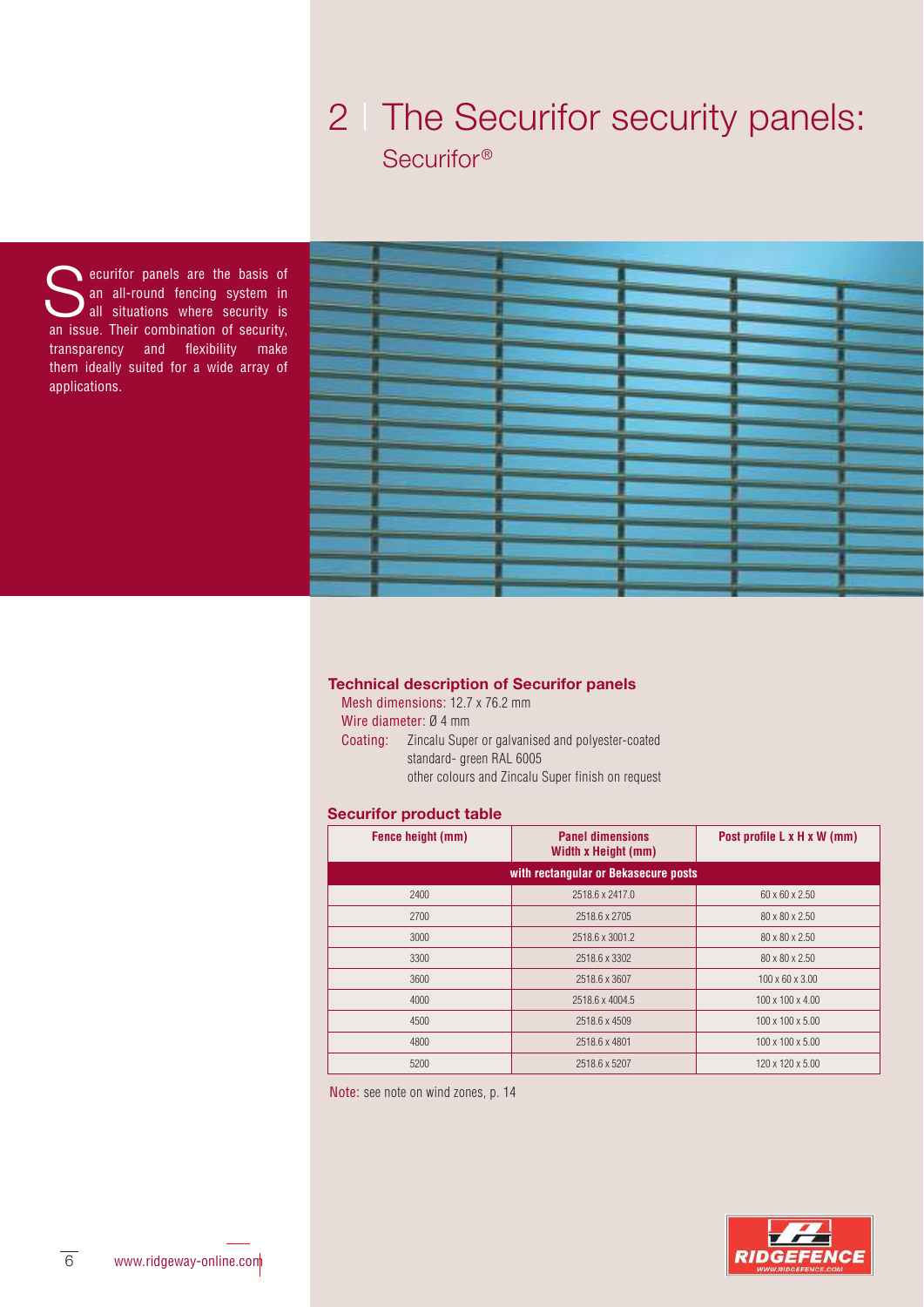

#### **Security up to 6 metres high**

- Securifor panels are manufactured from hard steel wire with a heavy diameter (4 mm), welded in very fine mesh (12.7 x 76.2 mm) and available in heights of up to 6 metres.
- They are extremely difficult to climb and practically nothing can be pushed through the mesh.
- It is very difficult to cut through or destroy. Tests from specialised police forces have demonstrated that a Securifor panel delays intruders/prisonbreakers forty times longer than chainlink and four times longer than welded mesh.

#### **Maximum transparency**

- Thanks to the sophisticated design of the mesh. a Securifor fence retains surprisingly good transparency: up to 12 times better than railings and 5 times better than Nylofor 2D Super.
- This makes potential intruders/prisonbreakers easier to spot and identify.
- This means that this system is also particularly well-suited for combinations with video surveillance and other electronic alarm and detection systems.

#### **Total fencing system**

- Securifor is a system. According to the customer's choice, the panels can be combined with two types of posts and come delivered with specific security fixings.
- Gates can also be delivered, fitted with the same security panels as the fence.
- The desired level of security determines the actual composition of the fence: section of the posts, width and height of the panels, single or double gates, security systems...

#### **Design**

- Securifor fences are discreet and integrate well into the environment.
- Despite their high security impact, they do not give an aggressive impression.

#### **Long life**

• Thanks to a superior coating, Securifor panels remain resistant to the elements year after year.

#### **Applications**

Fences made from Securifor panels are suitable for applications for which security is high on the list of priorities:

- ports, airports and railways
- utility companies: water, gas, electric
- chemical, pharmaceutical and industrial firms
- sites for the storage of fragile or hazardous substances
- sports stadiums and recreational areas
- car parks
- schools
- ...

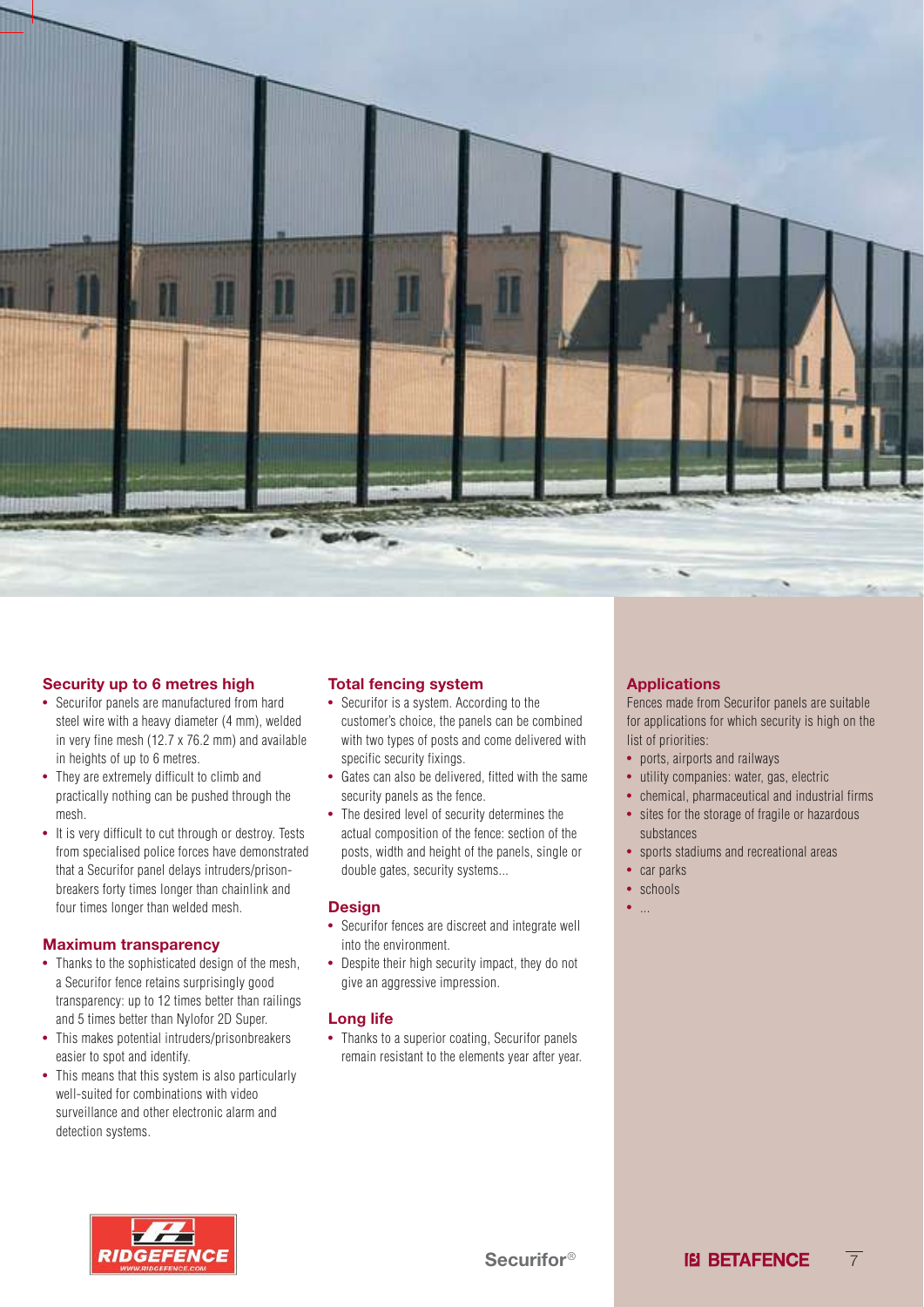## 2 | The Securifor security panels: Securifor<sup>®</sup> 2D

Securifor 2D is the absolute best<br>of security fences. Supplemental<br>cal wires make these panels even more of security fences. Supplemental horizontal wires and thicker vertical wires make these panels even more resistant to destruction than the already exceptionally robust standard Securifor panels.



#### **Technical description of Securifor 2D panels**

Mesh dimensions: 12.7 x 76.2 mm Horizontal wires: ø 4 mm and a supplemental wire every 152.4 mm Vertical wires: ø 6 mm Coating: Galvanised and polyester-coated standard- green RAL 6005 other colours on request

#### **Securifor 2D product table**

| <b>Panels</b>     |                                                | <b>Rectangular posts</b>                   |                        |
|-------------------|------------------------------------------------|--------------------------------------------|------------------------|
| Fence height (mm) | <b>Panel dimensions</b><br>Width x Height (mm) | Post profile<br>$L \times H \times W$ (mm) | Length of post<br>(mm) |
| 2000              | 2520.6 x 1985.2                                | 80 x 60 x 2.00                             | 2700                   |
| 2400              | 2520.6 x 2442.4                                | 80 x 60 x 2.00                             | 3100                   |
| $3000*$           | 2520.6 x 3052.0                                | 80 x 80 x 2.50                             | 3800                   |

\* can also be combined with Bekasecure posts

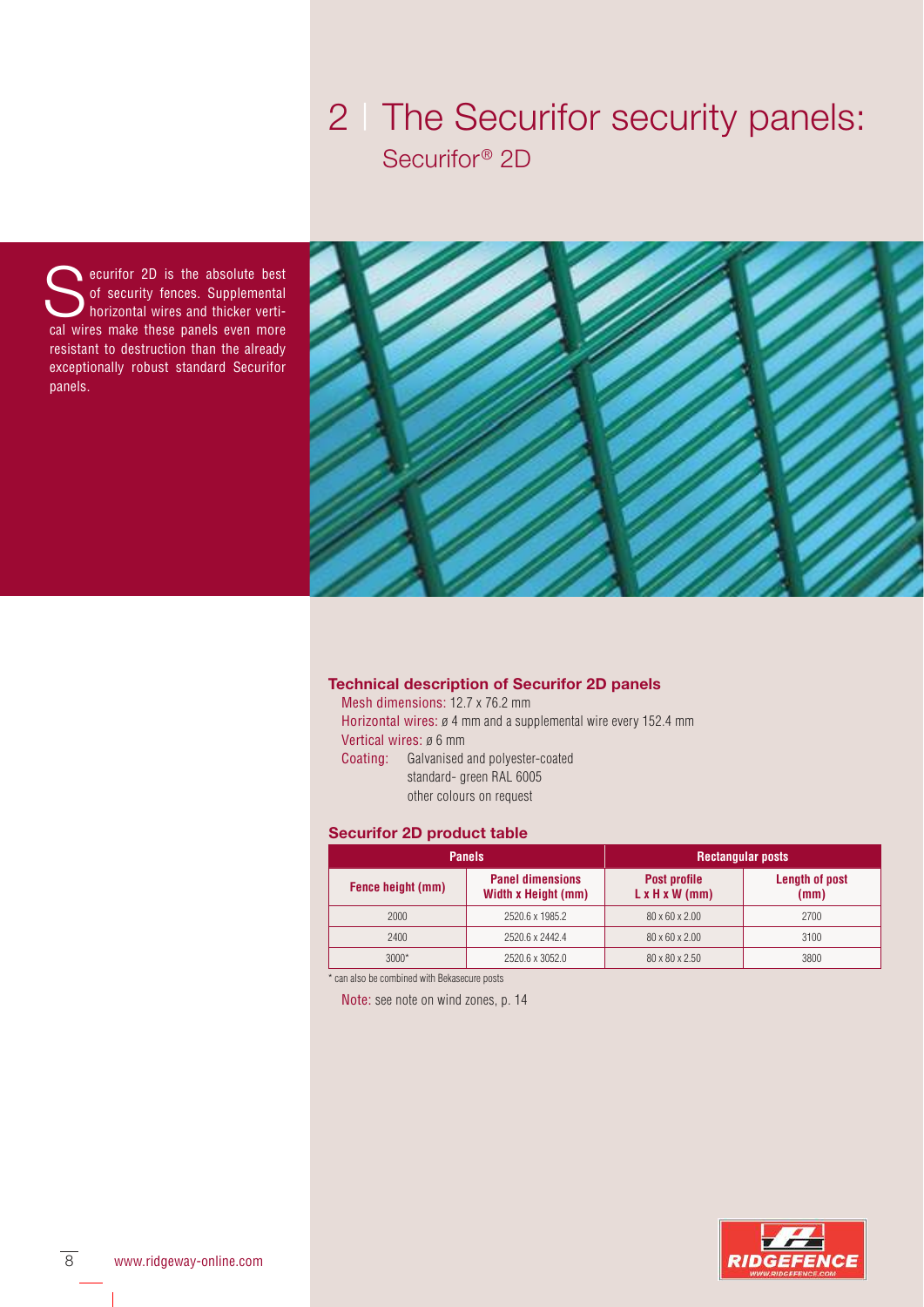

#### **Extreme security**

- In the Securifor 2D, the hard steel wire with heavy diameter (4 mm) and the very fine mesh (12.7 x 76.2 mm) of the panels are further reinforced by a supplemental horizontal wire every 152.4 mm.
- The vertical wires are 6 mm thick.
- This makes Securifor 2D even more resistant to vandalism and attempted break-ins/outs. The delay factor for standard Securifor (already 40 times that of a chainlink fence!) is doubled in the Securifor 2D.
- The extremely fine mesh openings make Securifor 2D practically unclimbable; and almost nothing can be pushed through it.

#### **Excellent transparency**

- Even with the supplemental wires and the heavier diameters, the Securifor 2D retains the surprising transparency of the Securifor panels.
- Unquestionably suited for use with video surveillance and other electronic detection systems.

#### **Easy installation**

• The supplemental wire makes the Securifor 2D panels not only more secure, but also even more rigid than the standard Securifor. The extraordinary flatness of these panels increases their aesthetic character and considerably facilitates installation as well.

#### **Long life**

• Thanks to a superior coating, Securifor panels remain resistant to the elements year after year.

#### **For extremely demanding applications**

The Securifor 2D panels were designed for situations in which attempted break-ins/outs are a very real danger and in which security does not allow for any compromises:

- schools
- data warehouses
- utility companies: water, gas, electric
- hazardous industries
- prisons
- $\bullet$  . . . .

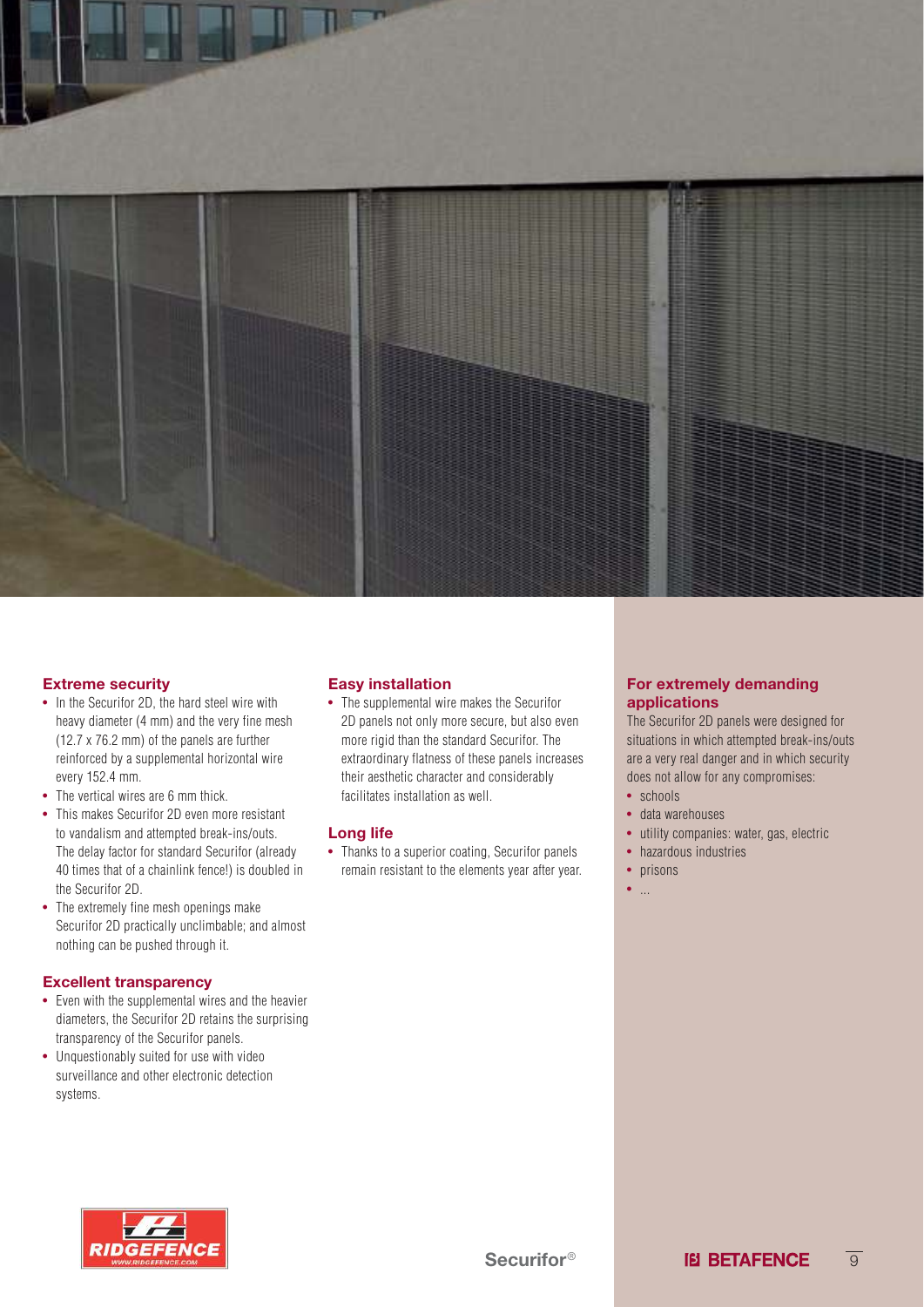### 2 | The Securifor security panels: Securifor<sup>®</sup> 2D Varimesh

**W** ith Securifor 2D Var<br>are balanced in relation<br>height. Security where you need it. ith Securifor 2D Varimesh, rigidity and impenetrability are balanced in relation to the



#### **Technical description of Securifor 2D Varimesh panels**

Progressive mesh dimensions for base panel: 12.7 x 76.2 mm from 0 to 1221.2 mm 25.4 x 76.2 mm from 1221.2 to 2135.6 mm 50.8 x 76.2 mm from 2135.6 to 2999.2 mm 12.7 x 76.2 mm from 2999.9 to 3052 mm (top) Mesh dimensions for top panel: 50.8 x 76.2 mm with 4 12.7 x 76.2-mm mesh on both the bottom and top Horizontal wires: ø 4 mm and a supplemental wire every 152.4 mm Vertical wires: ø 6 mm Coating: Galvanised and polyester-coated standard- green RAL 6005 other colours on request

#### **Securifor 2D Varimesh product table**

| Fence height (mm)                                   | <b>Dimensions of</b><br>base panels<br><b>Width x Height</b><br>(mm) | <b>Dimensions of top</b><br>panels<br><b>Width x Height</b><br>(mm) | Post profile<br>$L \times H \times W$ (mm)           | <b>Length of post</b><br>(mm) |
|-----------------------------------------------------|----------------------------------------------------------------------|---------------------------------------------------------------------|------------------------------------------------------|-------------------------------|
| 3000                                                | 2520.6 x 3052.0                                                      |                                                                     | $80 \times 60 \times 2.5$                            | 3800                          |
| 4000                                                | 2520.6 x 3052.0                                                      | 2520.6 x 918.4                                                      | $100 \times 60 \times 3.0$                           | 4900                          |
| 5000                                                | 2520.6 x 3052.0                                                      | 2520.6 x 1829.0                                                     | $100 \times 60 \times 3.0$                           | 5900                          |
| with godfather post                                 |                                                                      |                                                                     |                                                      |                               |
| 6000                                                | 2520.6 x 3052.0                                                      | 2520.6 x 2747.2                                                     | $100 \times 60 \times 3.0 + 60 \times 60 \times 2.5$ | 6900                          |
| Materia e considerado con contradiciones de la Mill |                                                                      |                                                                     |                                                      |                               |

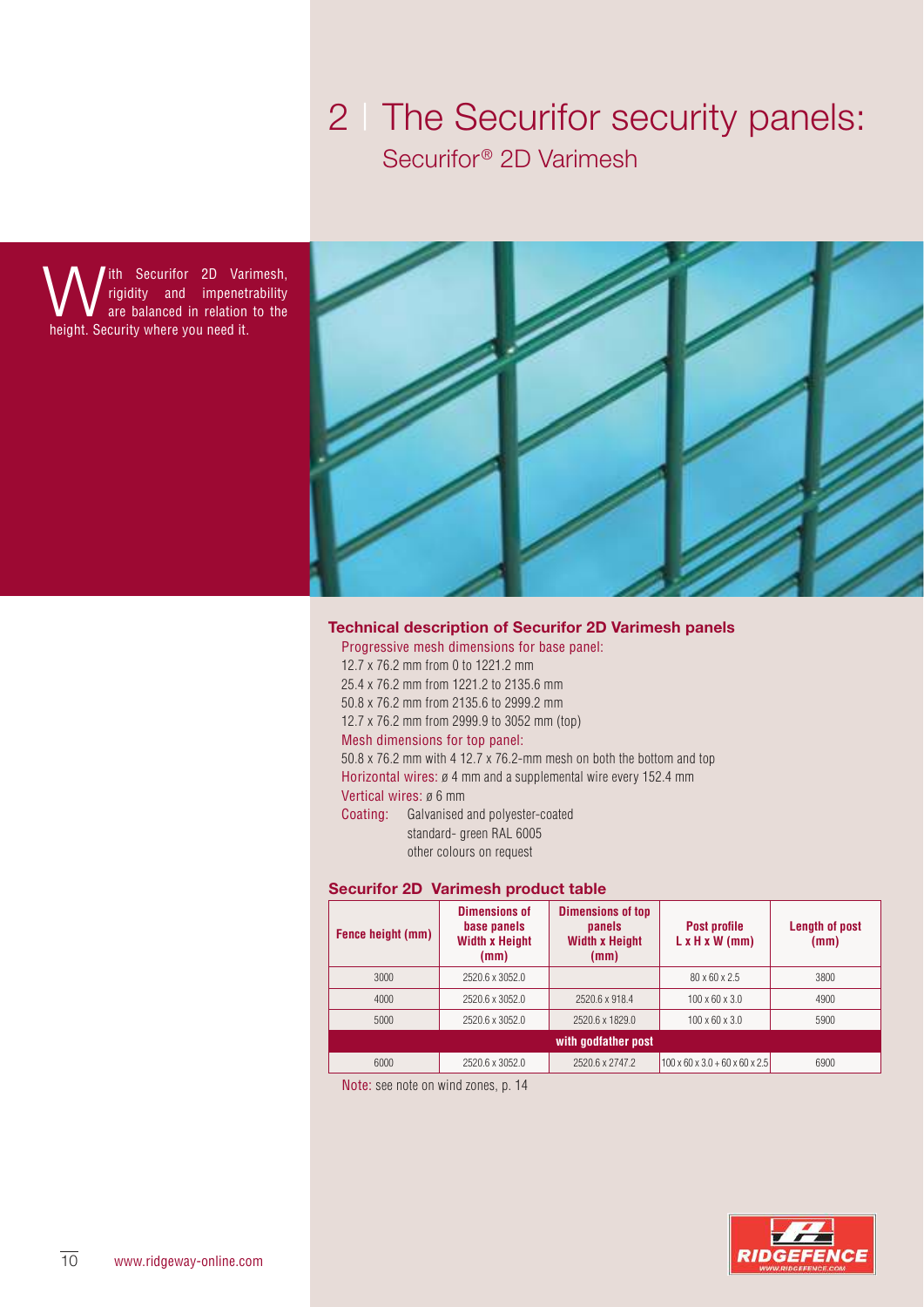

#### **Balanced security**

- In the Securifor 2D Varimesh panels, the mesh spacings increase the higher you go: at the bottom, they have the extremely fine and reinforced mesh of the Securifor 2D; higher up, the frequency of the horizontal wiring decreases.
- The panels with variable meshes can either be used separately or combined with top panels with larger meshes at the top.
- These panels are extremely resistant to vandalism in the bottom zone. Even in the higher zones, the 4 and 6-mm wiring and the mesh sizes, which are still quite small, guarantee a high level of security.
- At the same time, they balance high security in a way that is cost-effective toward your budget – for ball courts this panel is highly desirable for keeping balls in and keeping prospective climbers out.

#### **Total transparency**

- Even in the densest zones, the Securifor 2D Varimesh panels, like all Securifor panels, are extremely transparent.
- Above 1.2m height, there is a large mesh that greatly increases transparency at short distances (e.g. for sports applications).

#### **Flexible system**

- The Securifor 2D Varimesh panels can be combined with 'top panels' up to a total height of 5.8 metres.
- The consumer has a choice between two types of posts for erection of the Securifor 2D Varimesh: the Securifor rectangular tube posts or the extrasecure Bekasecure posts.

#### **Design**

• The variation in mesh-size gives Securifor 2D Varimesh fences a light appearance that nicely conceals its tough security.

#### **Long life**

• Thanks to a superior coating, Securifor panels remain resistant to the elements year after year.

#### **Numerous possible applications**

Securifor 2D Varimesh is an ideal solution if security as well as height are important, without your risks also exacting a large investment from you. This fence is successfully used for:

- distribution centres
- schools (around playgrounds!)
- bridge security
- storage facilities
- sports fields
- sports enclosures
- ...

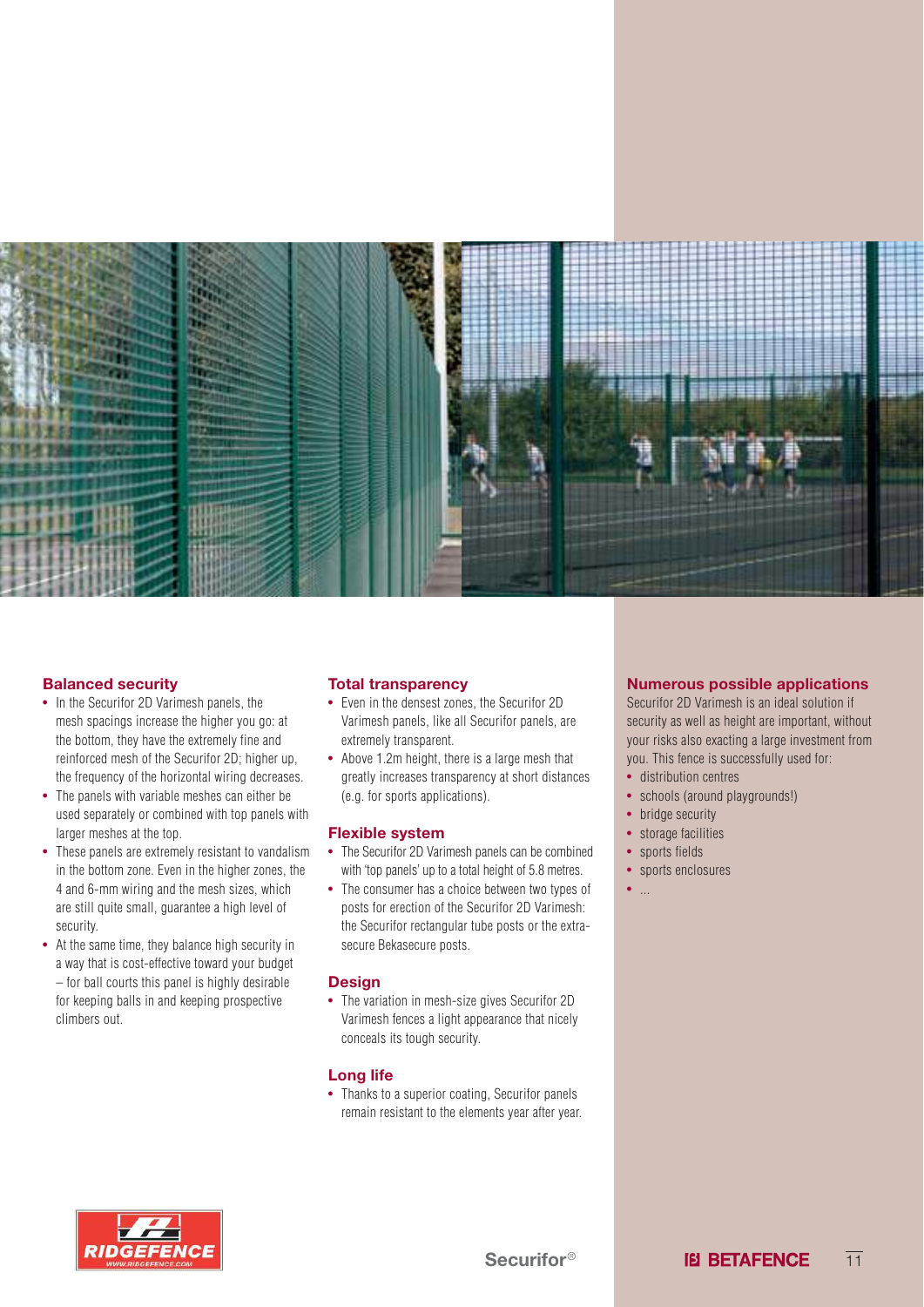## 2 | The Securifor security panels: Securifor<sup>®</sup> 3D

hanks to the h<br>Securifor 3D p<br>such a severe<br>in fact just as secure. hanks to the horizontal beams, the Securifor 3D panels do not have such a severe appearance, but are



### **Technical description of Securifor 3D panels**

Mesh dimensions: 12.7 x 76.2 mm Wire diameter: 4 mm Horizontal reinforcement via 2 or 3 beams per panel Coating: galvanised and polyester-coated standard- green RAL 6005 other colours on request

#### **Securifor 3D product table**

| <b>Panels</b>     |                                                       | <b>Rectangular posts</b>        |                                                   |                               |
|-------------------|-------------------------------------------------------|---------------------------------|---------------------------------------------------|-------------------------------|
| Fence height (mm) | <b>Panel dimensions</b><br><b>Width x Height (mm)</b> | Number of<br>beams<br>per panel | <b>Post profile</b><br>$L \times H \times W$ (mm) | <b>Length of post</b><br>(mm) |
| 2000              | 2518.6 x 2010.6                                       | C                               | $80 \times 60 \times 2.0$                         | 2700                          |
| 2400              | 2518.6 x 2417.0                                       |                                 | $80 \times 60 \times 2.0$                         | 3100                          |
| 3000              | 2518.6 x 3001.2                                       |                                 | 80 x 60 x 2.5                                     | 3800                          |

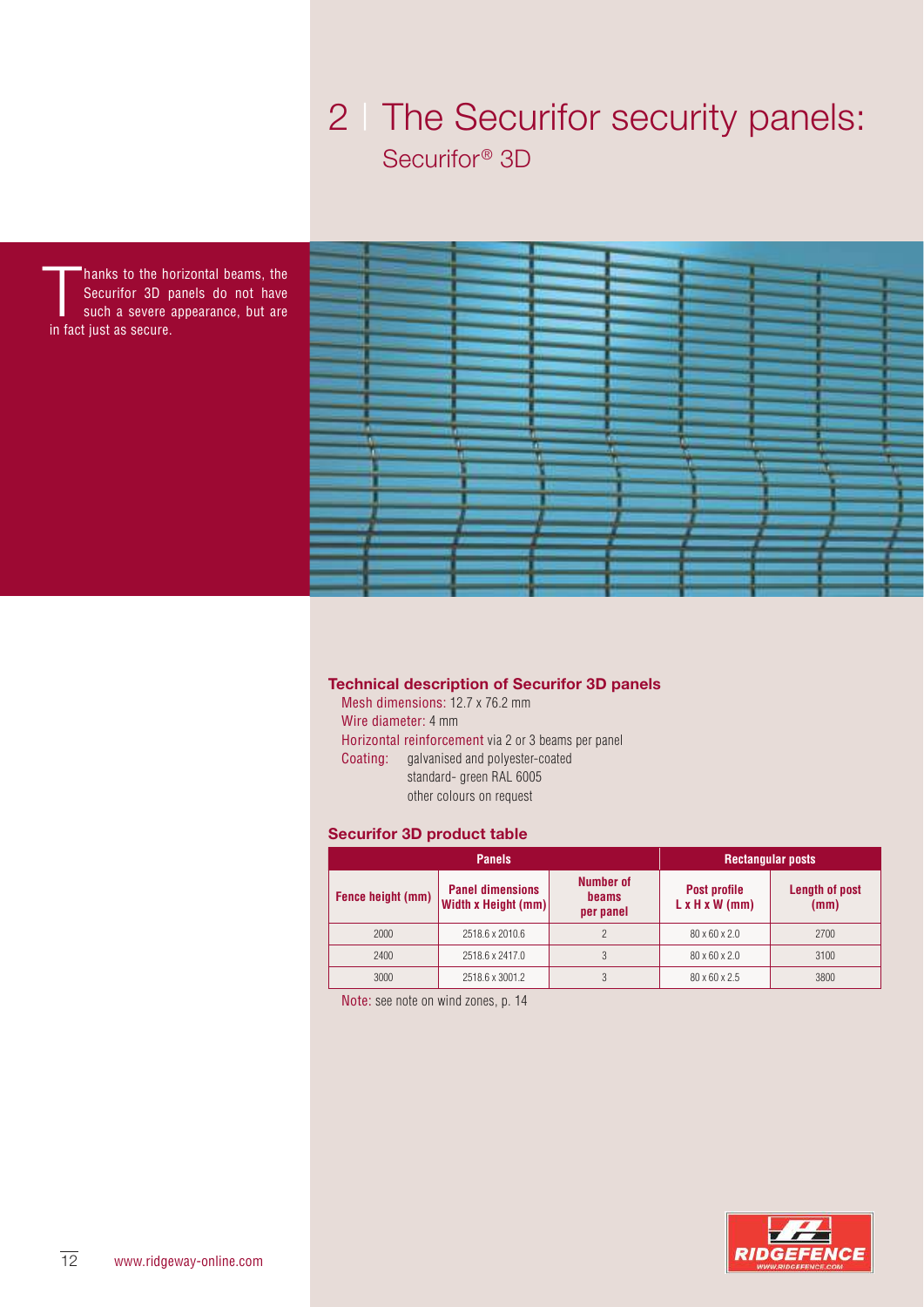

#### **Discreet and aesthetic**

- Unlike other Securifor variants, the Securifor 3D panel displays some beams which give the fence some appearance of movement. This makes it look much less severe.
- Furthermore, the beam in the panel reinforces the dynamic stability, which makes the Securifor 3D appear very well-kept.

#### **High security**

- The aesthetic touch does not take away from security in any way: Securifor 3D panels also consist of heavy welded mesh with extremely fine rectangular mesh (12.7 x 76.2 mm) and a rigid wire diameter of 4 mm.
- These panels are practically unclimbable and very difficult to damage. The delay factor is 40 times that of normal chainlink fencing.

#### **Surprising transparency**

- Thanks to the well thought-out design of the mesh, Securifor 3D panels retain a surprising degree of transparency.
- This facilitates visual surveillance of the site and makes the fencing suitable for use with video surveillance, for instance.

#### **Practical**

• Its exceptional rigidity (result of the beam in the Securifor 3D panel) is very beneficial when it comes to installation.

#### **Long life**

• Thanks to a superior coating, Securifor panels remain resistant to the elements year after year.

#### **Applications**

Securifor 3D fences are intended for applications where security is critical but which should also be discreet and aesthetic.

- schools
- youth institutions
- psychiatric centres
- recreational parks
- storage facilities
- industrial sites
- ...

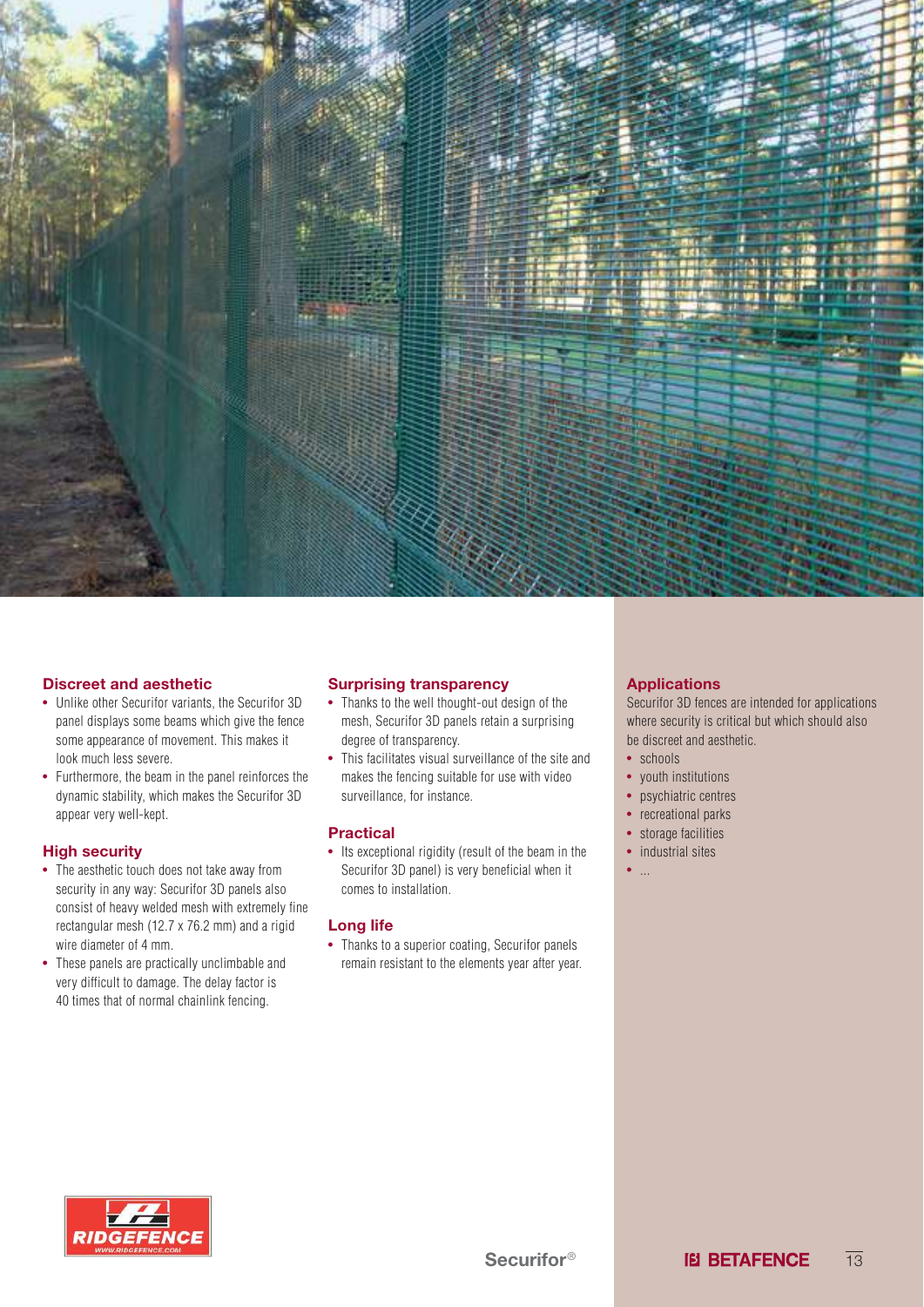### 3 | Posts: Securifor® rectangular posts

The installation of Securifor panels<br>requires specific posts. The<br>rectangular posts can be used with<br>all Securifor panels, including the 3D he installation of Securifor panels requires specific posts. The rectangular posts can be used with variant. If superior protection is required (security, rigidity, ease of installation), you can opt for the unique design of the Bekasecure posts.



#### **Technical description of Securifor rectangular posts**

Post Section:

80 x 60 mm or 120 x 60 mm (depending on the post length) Plate thickness:

2.5 mm or 3.0 mm (depending on the post length)

I/V:

15.1 cm<sup>3</sup> or 31.98 cm<sup>3</sup> (depending on the post length)

#### Coating:

Internally and externally galvanised (minimum 275 g/m<sup>2</sup> both sides combined). An adhesive layer is then applied for a perfect adhesion with the polyester finish (60 microns minimum).

Colour green (RAL 6005) but other colours possible on request.

Finishing touch: Black plastic cap on top.

#### **Fixing of the posts**

The posts have been fitted with inserts for their fixing. Intermediate posts have been fitted with 1 row of inserts for the front fixing of two panels in a straight line; corner posts have 1 row of inserts on two adjacent sides for installation of two panels in a corner.

Specially-designed fixing brackets fasten the Securifor panels to the posts very securely, while the installer still has the necessary flexibility.

The fixing brackets are secured with M8 x 40-mm safety bolts with oval heads and PVC M8 pinions.

#### **Extra security**

The fencing can be fitted with a cranked arm and 3 rows of barbed wire for increased security.

#### Note on wind zones:

Securifor panels are very dense and are often used for high fences. This means that wind resistance is a critical factor in determining the dimensions of the posts. All systems in this table have been calculated for wind zone 1 (maximum windspeeds of up to 136 km/h) For situations with higher windspeeds or with the risk of accumulation of snow or leaves, please contact our technical service.

#### **Securifor rectangular post product table**

| Fence height (mm) | Post profile L x H x W (mm)                  | Length of post (mm) |  |  |  |
|-------------------|----------------------------------------------|---------------------|--|--|--|
|                   | <b>Rectangular posts and fixing brackets</b> |                     |  |  |  |
| 2000              | 80 x 60 x 2.00                               | 2700                |  |  |  |
| 2400              | 80 x 60 x 2.00                               | 3100                |  |  |  |
| 3000              | 80 x 80 x 2.50                               | 3800                |  |  |  |
| 4000              | 120 x 60 x 3.00                              | 4900                |  |  |  |

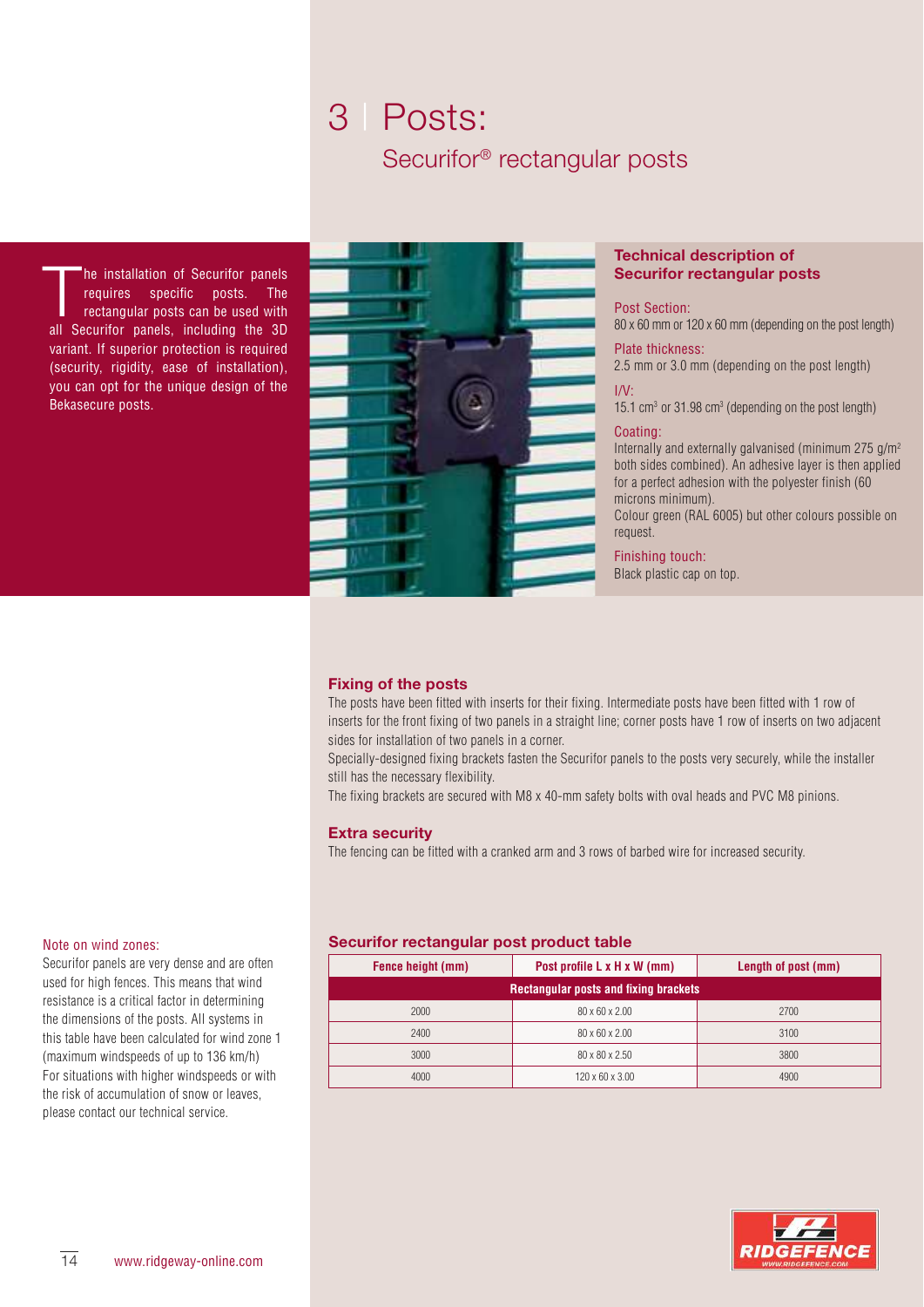## 3 | Posts: Bekasecure®

#### **Bekasecure design**

The unique 'omega' profile of the Bekasecure posts meet three different quality requirements:

- Superior security
- Exceptional rigidity
- Maximum ease of installation

Bekasecure was specifically designed for applications with maximum security requirements: prisons, telecom, utilities, sports stadiums...

#### **Superior security**

- Practically unclimbable: there is not a single point of support between the flat smoothness of the cover plate used to attach the panels to the posts and the profile of the post.
- Non-removable: the fixing of panels and cover plates is secured by rustproof safety bolts with pinions and break-away nuts.
- Perfect in combination with video surveillance: wiring for video surveillance and other electronic systems can be safely enclosed within the steel profile of the Bekasecure post.
- Bekasecure is available for fence heights of up to 6 metres.

#### **Exceptional rigidity**

- The combination of high-grade steel and the unique profile ensures extraordinary rigidity which more than meets the requirements of part 14 of the BS 1722 standard.
- For fences of 4.7m and higher, a heavier profile is used.



### **Maximum ease of installation**

• The 140-mm flat front side of the posts and the slotted holes in cover plates and posts ensure high tolerance during installation. With Bekasecure posts, the installer has 37 to 45 mm of play (instead of 4 to 8 mm with rectangular posts).

### • Short carriage bolts and break-away nuts simplify installation. • The posts can be delivered with the base plate welded on and can be levelled quickly and easily on a concrete foundation.

| <b>Bekasecure post product table</b>                      |                                                       |                               |                                  |  |
|-----------------------------------------------------------|-------------------------------------------------------|-------------------------------|----------------------------------|--|
| <b>Fence height</b><br>(mm)                               | Post profile L x H x W<br>(mm)                        | <b>Length of post</b><br>(mm) | Dimensions of base plate<br>(mm) |  |
|                                                           | Bekasecure posts and cover plate – to put in concrete |                               |                                  |  |
| 3000                                                      | 140 x 115 x 3.00                                      | 3800                          |                                  |  |
| 3650                                                      | 140 x 115 x 3.00                                      | 4450                          |                                  |  |
| 4000                                                      | 140 x 115 x 3.00                                      | 4800                          |                                  |  |
| Bekasecure posts and cover plate – with welded base plate |                                                       |                               |                                  |  |
| 4000                                                      | 140 x 115 x 3.00                                      | 4065                          | 230 x 230 x 15                   |  |
| 4700                                                      | 140 x 150 x 5.00                                      | 4730                          | $300 \times 300 \times 20$       |  |
| 5300                                                      | 140 x 150 x 5.00                                      | 5390                          | 300 x 300 x 20                   |  |
| 6000                                                      | 140 x 150 x 5.00                                      | 6050                          | $300 \times 300 \times 20$       |  |

Note: see note on wind zones, p. 14



#### **Technical description of Bekasecure posts**

#### Profile and plate thickness:

 $(L \times H \times W)$ : Profile 1: 140 x 115 x 3 mm Profile 2: 140 x 150 x 5 mm



 $I/V$ Profile 1: 28.5 cm<sup>3</sup>

#### Coating:

Profile 2: 70.8 cm<sup>3</sup>

internally and externally galvanised (minimum 275 g/m<sup>2</sup> ) and polyester-coated (60 microns min.). Colour green (RAL 6005) but other colours possible on request.

Finishing touch: metal cap on top.

### **Fixing of the posts**

The posts come fitted with 2 rows of 10 x 20-mm double slotted holes for fixation of the panels and cover plates.

Cover plate for intermediate post and end post

for corner post

Cover plate (135°)

Carriage bolts made from stainless steel with pinion and break-away nut:

- M8 x 30 mm (fixation of panels and cover plates)
- M8 x 35 mm (fixation of cap or cover plate that goes over another one)
- M8 x 40 mm (double overlapping in corner situations)

#### Metal cap

4 types: type depends on type of panel and post section



### **Accessories**

Foundation anchoring set 2 types: type depends on base plate

Bent arm 50 x 50 x 5 x 540 mm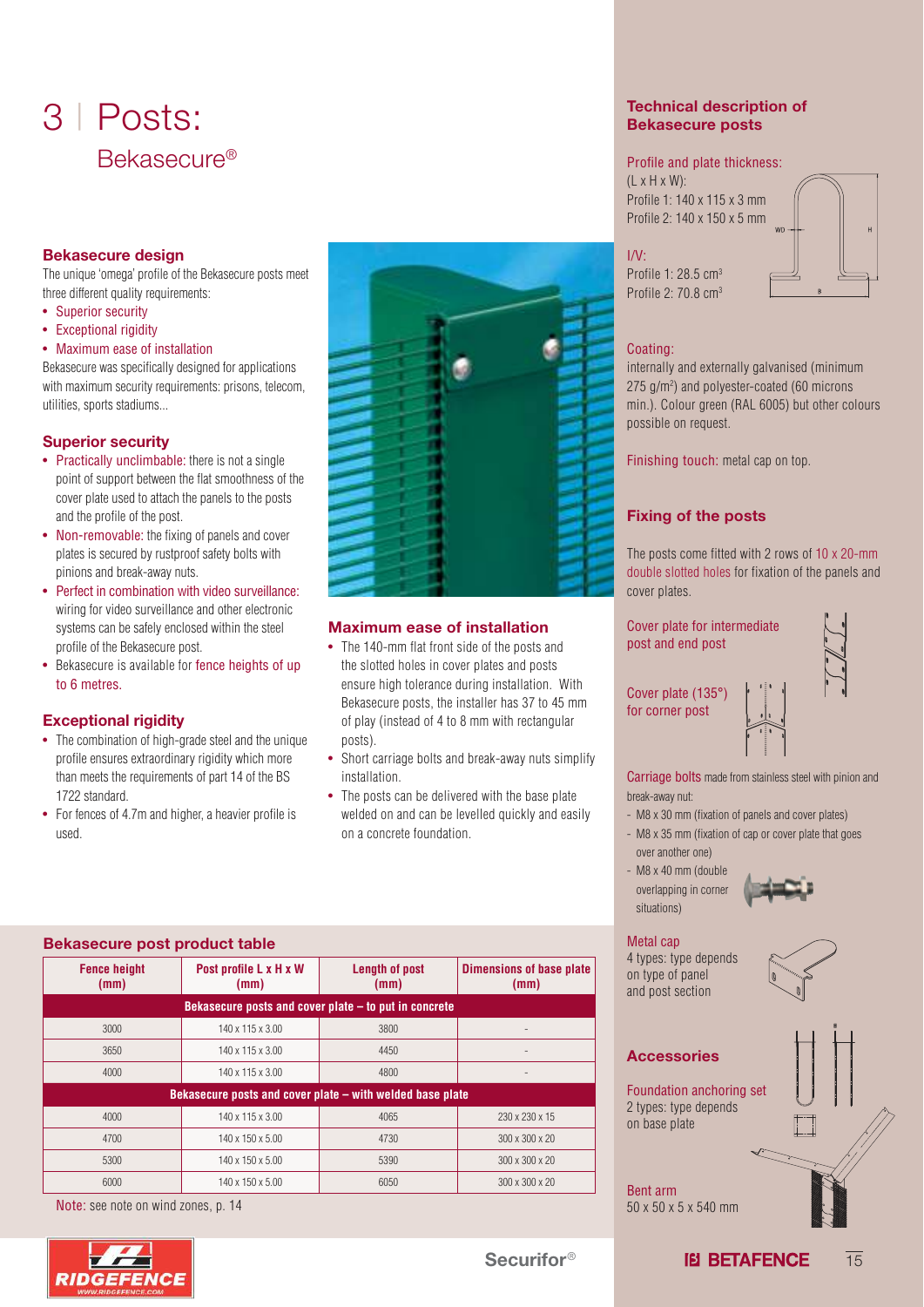## 4 | Access control

The combination of a Secure with access control<br>the Betafence range guara<br>a secure and aesthetic solution. he combination of a Securifor fence with access control from the Betafence range guarantees





#### **Extensive range**

- The Securifor fence can also be seamlessly combined with the other gates and turnstiles from the Betafence range which were designed with security in mind.
- For instance, security is a priority in the Robusta industrial sliding gates; whether or not automated by Bekamatic<sup>®</sup>. Turnstiles can also be integrated into the fence to create a secure unit.

#### **Integrated gate**

- The sliding gates from the Betafence Robusta range can be fully attuned to Securifor fences by being fitted with the same Securifor in-fill instead of railings in-fill.
- They will of course retain the advantages of a Robusta sliding gate: rigidity, operational safety, superior coating, with accompanying doorway and guiding posts.
- The Robusta sliding gates come in both rail and cantilever variety, the last can be equipped with the high-quality Bekamatic® motorisation.



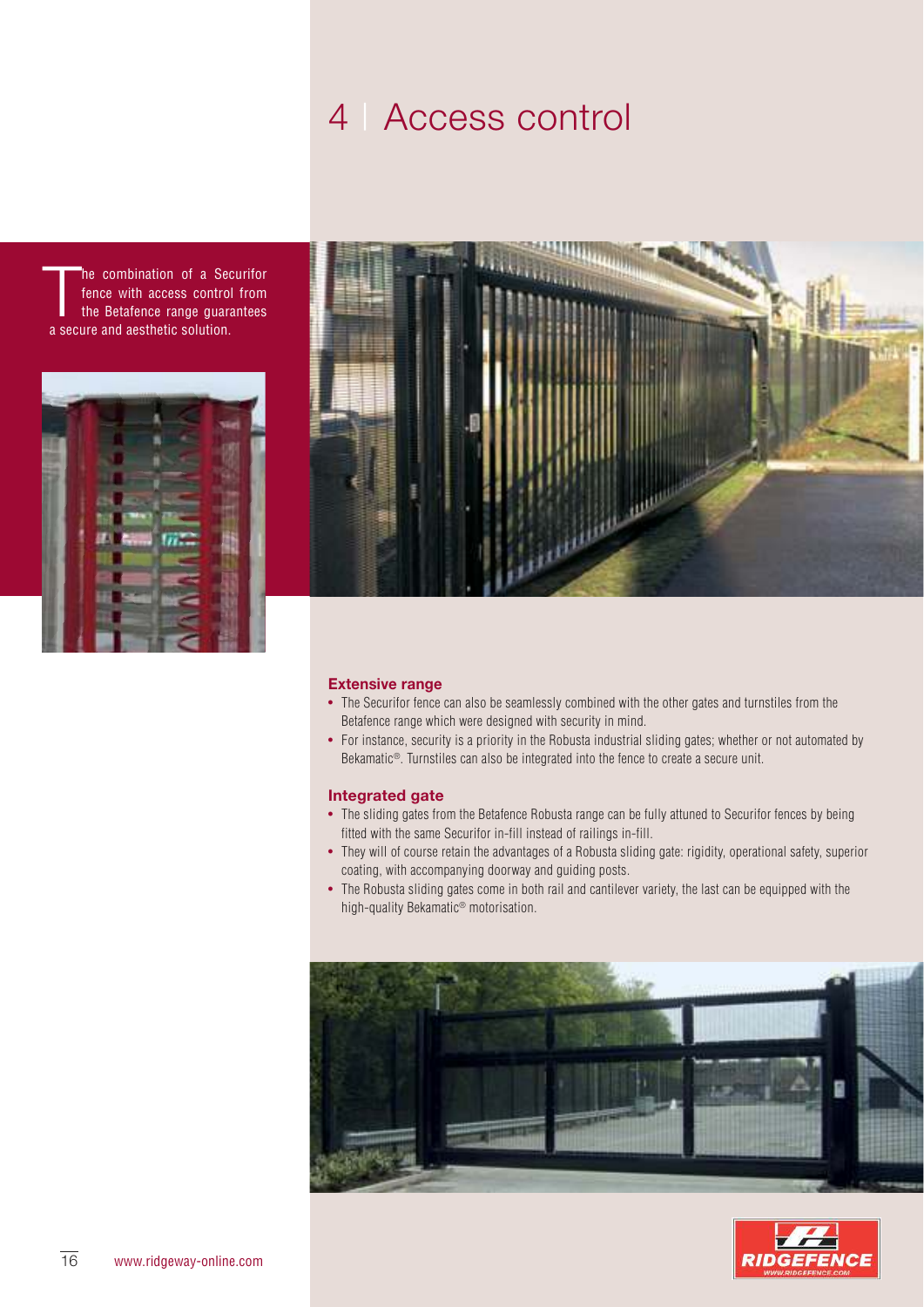## 5 | Installation Securifor with Bekasecure posts

The Second remain<br>throught throught throught that he Securifor security concept remains the common theme throughout the fencing



#### **Non-removable**

- For the installation of the Bekasecure security posts on the foundation, the customer has a choice between a premanufactured ground anchor set that is put in concrete in advance, a chemical (epoxy) anchoring, or a mechanical anchoring.
- The result is an absolutely secure anchoring.
- The panels are secured between the Bekasecure post and the cover plate with rustproof carriage bolts and break-away nuts.
- The use of break-away nuts makes unscrewing impossible and is also user-friendly for the installer.



#### **Easy to install**

- Both the Bekasecure posts and the Securifor panels are installed using a crane. This enables positioning the posts and panels correctly.
- The crane lifts the panels up to the correct height in order to secure them.
- Then, the cover plate is held in the correct position and the whole unit can be fixed by using the carriage bolts and break-away nuts. An elevated work platform can be very useful.
- Due to the slotted holes in the cover plates and in the Bekasecure posts, there is a maximum tolerance (in height) for fixing the panels. This tolerance is of great importance during the installation.

#### **Service for the installer**

- Betafence provides a detailed assembly manual and a video for the installation.
- If desired, our specialists can come on site to give advice at the beginning of the installation.

#### **Specific accessories**



- U-profile: extra reinforcement for the top of the Securifor panel.
- 
- H-profile (for the connection of 2 panels placed one on top of the other)



• L-profile (to close the opening between the concrete foundations and the panel)

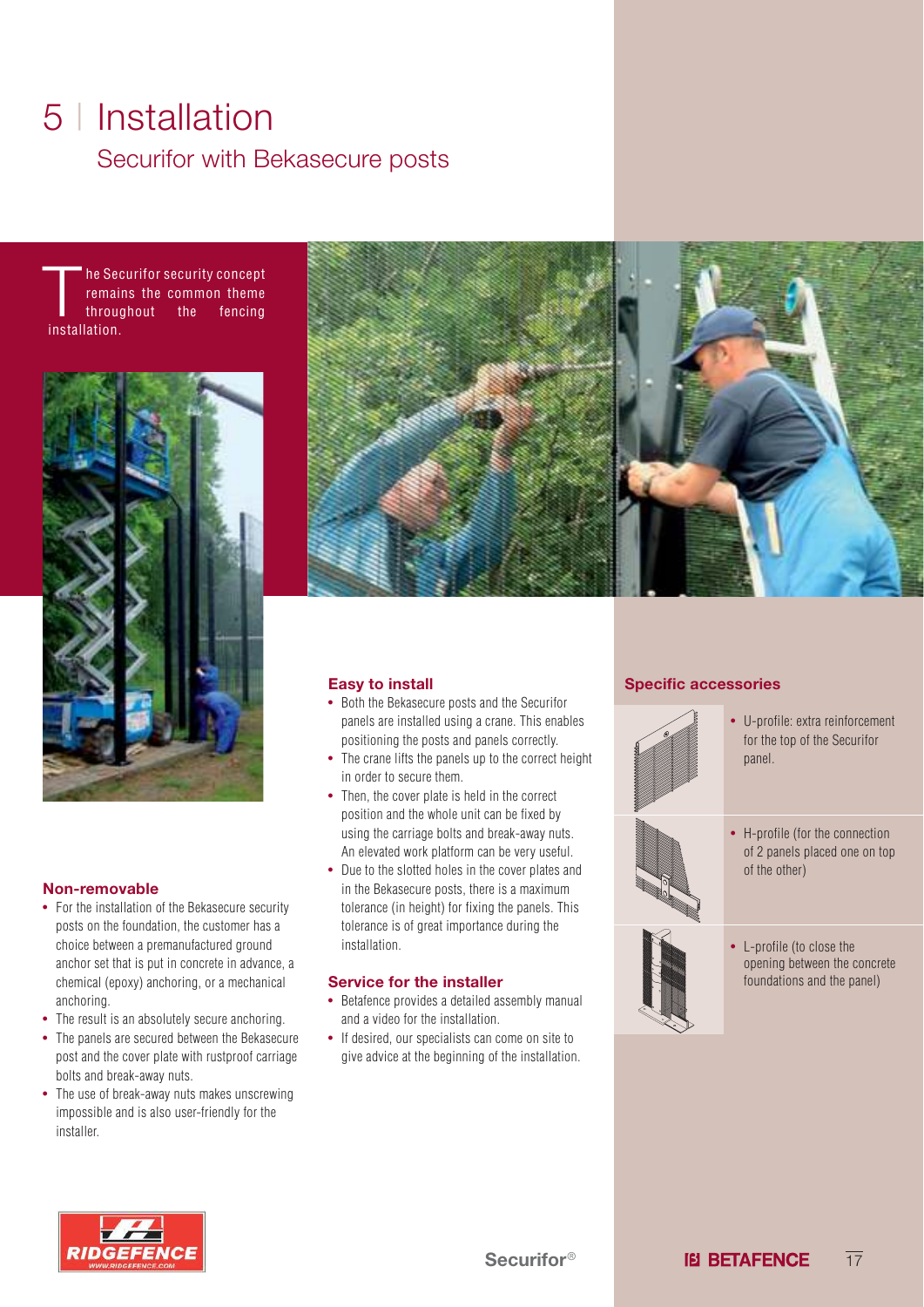### 6 | Project approach Betafence: a total solution for every project

**W** the Betafence, you do not have to figure out for your-<br>for your project, or how to arrange the ith Betafence, you do not have to figure out for yourself which solution is best installation. Our know-how is at your disposal to come together to the ideal solution.





#### **Define the project**

Betafence would like to help you at an early stage of your project. A careful analysis of the special needs of the client makes it possible to assess all risks correctly and to anticipate potential problems. Consultation with the client is the best guarantee for the best results.

#### **Custom design**

In consultation with the end user and/or the architect, we arrange the project according to your requirement. Detailed drawings give you a step-bystep view of how the system is developed and built. We develop a custom-tailored solution for your specific applications. Access control and detection systems can also be integrated.

#### **Professional installation**

Just like you, we think it is important that our systems are installed perfectly. A professional installation means that you can choose from a network of specialised professional installers who have a detailed installation manual and the necessary experience at their disposal.

#### **Aftersales service**

Vandalism, accidents, improper use... Speedy intervention from our specialists or our dedicated partners guarantees you restoration of the damage as quickly as possible.

#### **Guarantee**

Projects installed by the Betafence partners come with a ten-year guarantee on request.



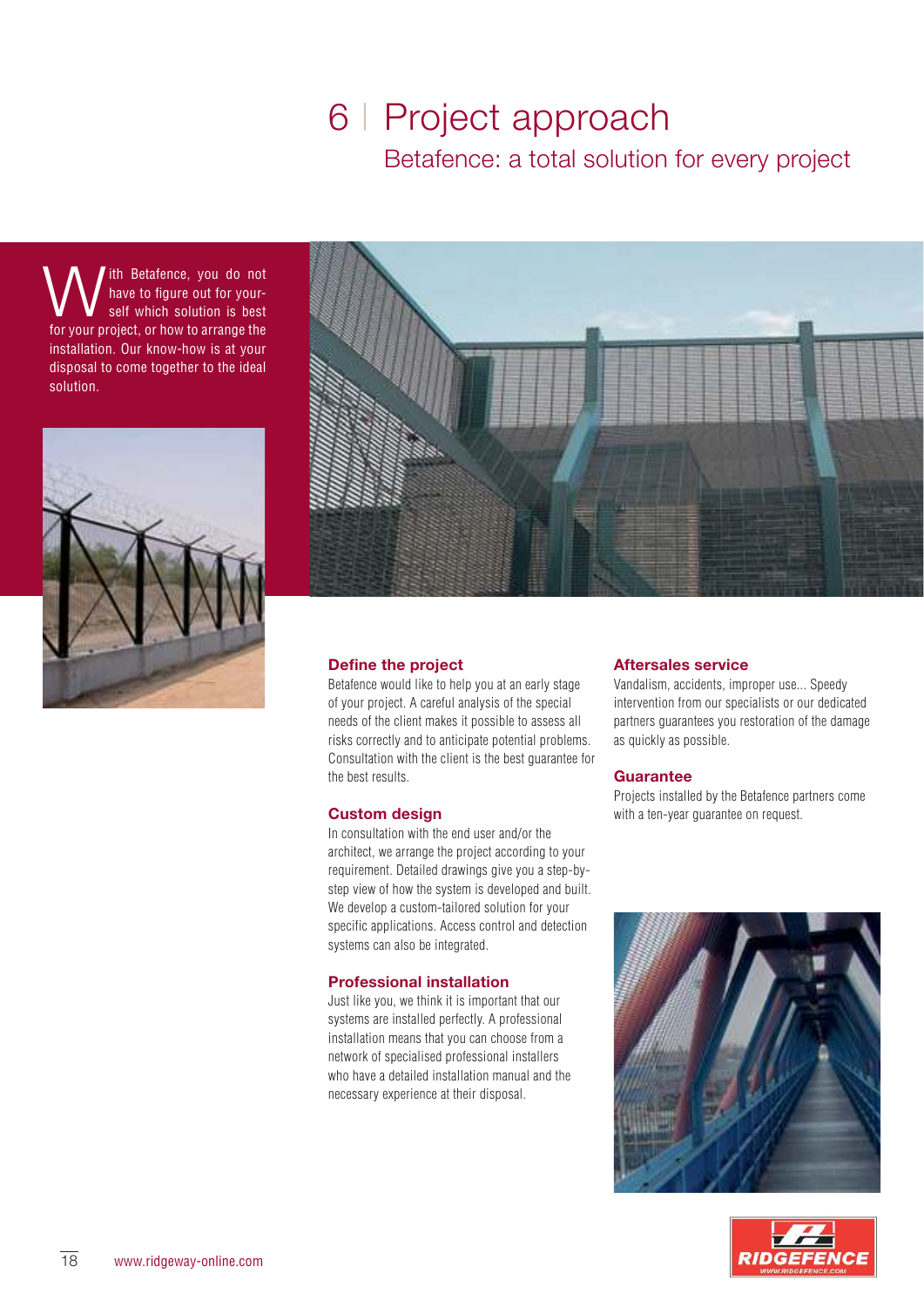



### Securifor and Design

Securifor is synonymous with security, but has much more to offer. With its rectilinear, tight, and modern design, Securifor is the ideal solution for applications which must also be of high architectural quality.